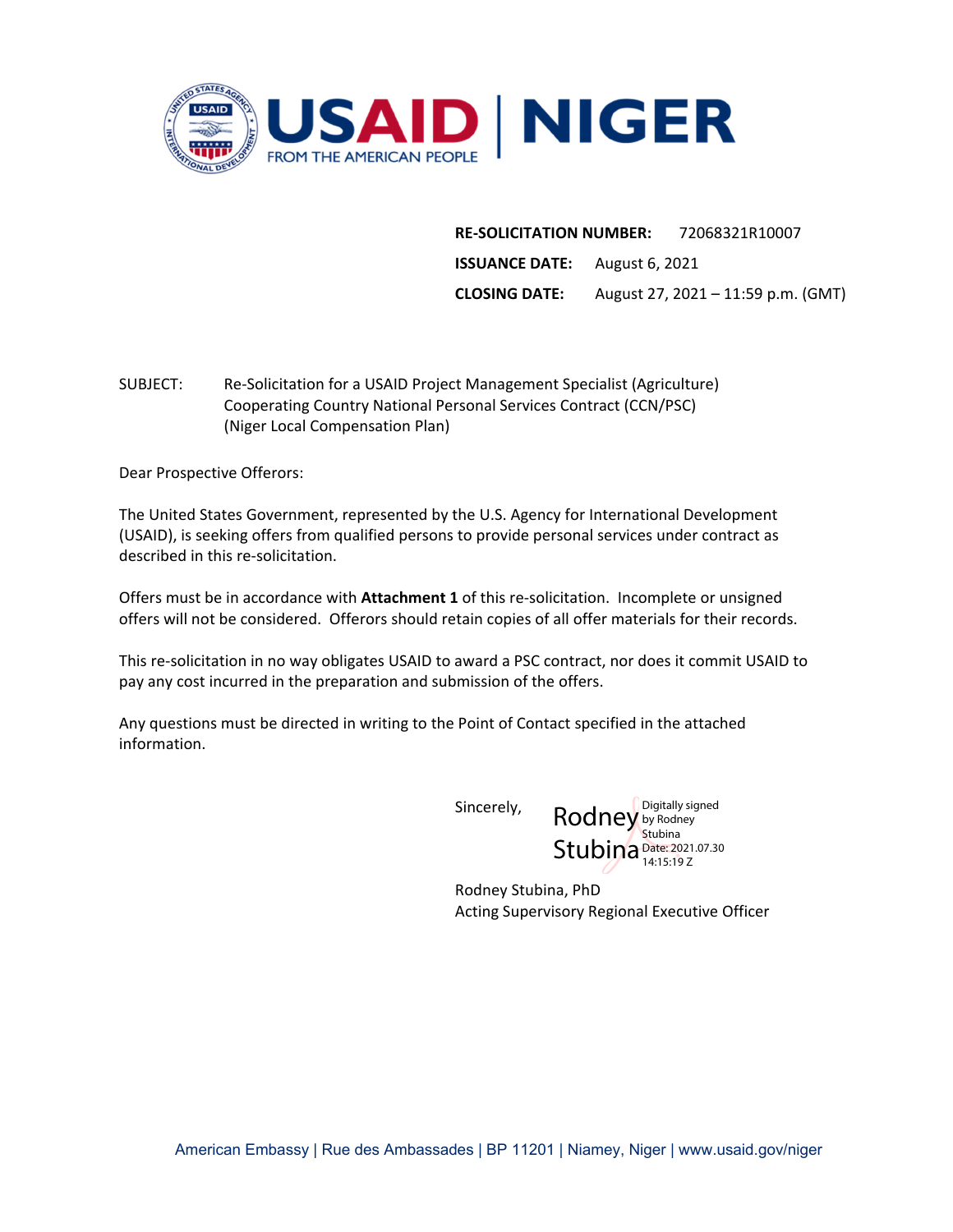- **I. GENERAL INFORMATION**
- **1. RE‐SOLICITATION NUMBER:** 72068321R10007
- **2. ISSUANCE DATE:** August 6, 2021
- **3. CLOSING DATE/TIME FOR RECEIPT OF OFFERS:** August 27, 2021 11:59 p.m. (GMT)
- **4. POINT OF CONTACT:** Recruitment team, email at Usaiddakar‐hr@usaid.gov
- **5. POSITION TITLE:** USAID Project Management Specialist (Agriculture)
- **6. MARKET VALUE:** Salary equivalent to grade **FSN‐11.** In accordance with **AIDAR Appendix J** and the Local Compensation Plan of USAID/Niger. Final compensation will be negotiated within the listed market value.
- **7. PERIOD OF PERFORMANCE:** The services provided under this contract are expected to be of a continuing nature that will be executed by USAID through a series of sequential contracts, subject to the availability of funds, the need for services and performance. The base period will be for one year, estimated to start on o/a October 1, 2021. Based on Agency need, the contracting Officer may exercise an additional option period for four years for the dates estimated as follows:

| Base Period:     | o/a October 1, 2021 to September 30, 2022         |
|------------------|---------------------------------------------------|
| Option Period 1: | $\vert$ o/a October 1, 2022 to September 30, 2026 |

- **8. PLACE OF PERFORMANCE:** US Embassy/USAID compound in Niamey, Niger, with possible travel as stated in the Statement of Duties.
- **9. ELIGIBLE OFFERORS:** USAID policy is that a Cooperating Country National (CCN), meaning an individual who is a cooperating country (Niger) citizen or a non‐cooperating country citizen lawfully admitted for permanent residence in the cooperating country (including citizens of ECOWAS member states) may apply. A CCN is preferred over a local-hire Third Country National (TCN) in order to integrate the foreign assistance effort into the community, enhance the skills of the cooperating country's population, and contribute to the local economy. A local‐hire TCN must only be used when qualified CCNs are not available. Therefore, CCN applications will be screened first. If qualified CCNs are not available, USAID will consider applicants from TCNs.

#### **10. SECURITY LEVEL REQUIRED:** Facility Access

#### **11. STATEMENT OF DUTIES**

#### **BASIC FUNCTION OF POSITION**

The incumbent will provide technical assistance to the USAID Niger BHA Office by contributing to the management and oversight of projects within the BHA portfolio. S/he will work to improve the liaison between USAID and other donors and Niger counterparts working on agriculture and food security activities. In his or her capacity, s/he is responsible for monitoring and reporting on agricultural and broader food security related components of BHA programs across Niger in order to inform decision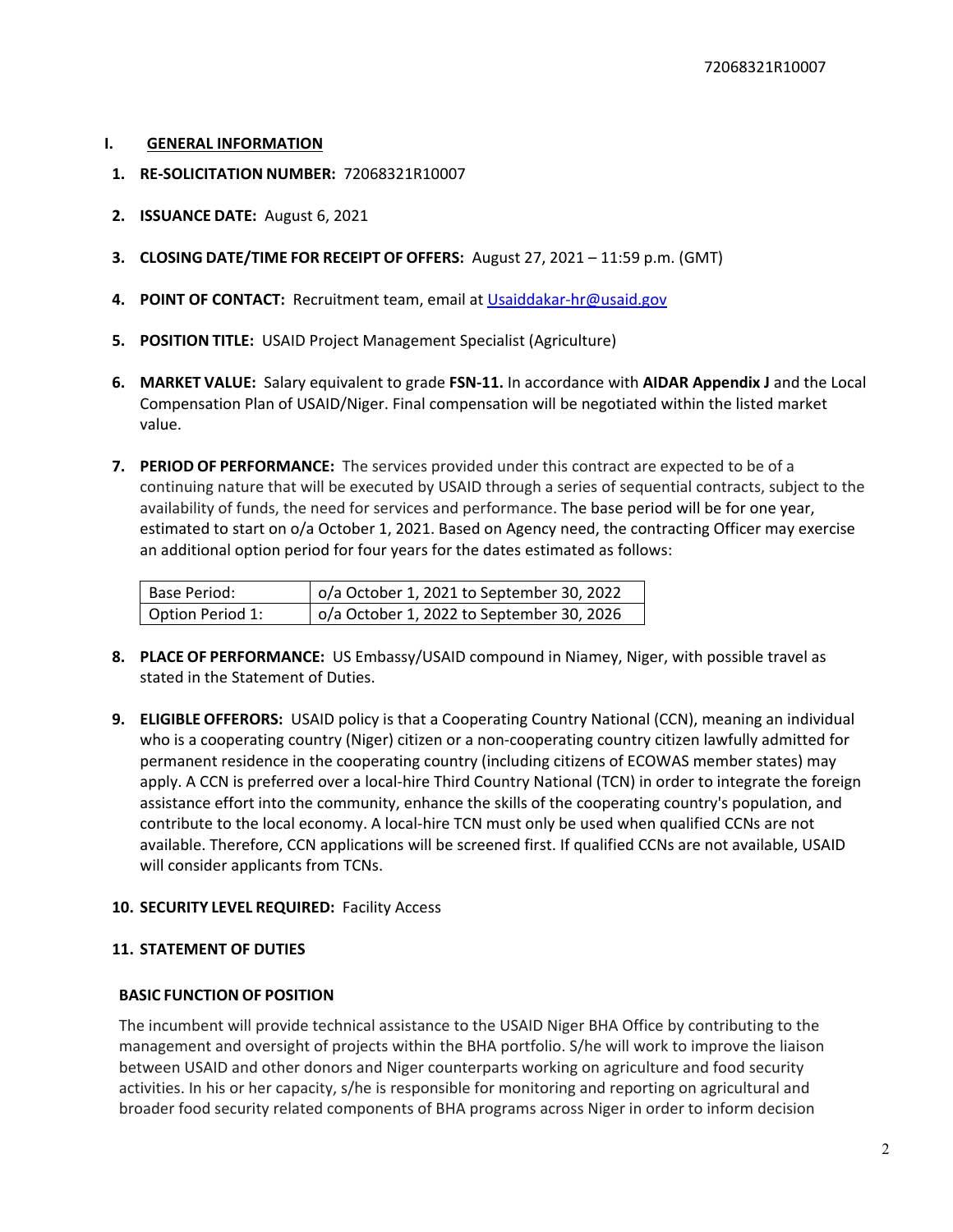makers in USAID/Niger, the BHA West Africa Regional Office in Dakar, Senegal, and BHA/Washington so that they can ensure effective management and targeting of BHA resources.

The incumbent will collect information on the effectiveness and quality of implementation of food aid and humanitarian assistance programs throughout Niger, including whether resources are being targeted and distributed effectively and equitably in order to combat hunger and malnutrition and save lives. S/he will prepare reports and verbally brief BHA and other U.S. Government (USG) personnel on conditions of vulnerable communities and individuals. S/he will also engage with partners in the field to identify ways to resolve operational challenges.

The incumbent will work under the direction of the BHA Niger Team Leader, or his/her designee. This position requires regular coordination with other BHA team members, representatives from other USAID and Embassy Niamey offices, the humanitarian donor community, and the UN, and therefore requires a highly collaborative work style.

### **MAJOR DUTIES AND RESPONSIBILITIES**

The incumbent responsibilities will include the following:

### **Advising Mission on agriculture and food security investment and programming issues (80% of time)**

- Monitor and evaluate the implementation of the BHA partner's agriculture and broader food security related activities and reporting back to the BHA Niger Team Leader. The incumbent will help ensure that agricultural components of BHA funded programming are technically sound, on schedule and are efficiently reaching the vulnerable people targeted for assistance.
- Contributes to, in collaboration with BHA colleagues, an annual monitoring plan outlining the sites to be visited and timeline, and conducts regular field monitoring visits, in accordance with the monitoring plan, spending up to 40 percent of time in the field, security permitting, often in austere conditions, collecting data on the implementation of agriculture activities and other aspects of BHA programs. Primary monitoring responsibilities are to ensure sound implementation of agricultural components of BHA funded programs. Also advises on any issues arising that need to be addressed, including immediate reporting of any actual or suspected diversions of USG resources, missed implementation targets, and non‐compliance with USAID regulations. Makes recommendations for addressing and solving any problems that are discovered, provides feedback to the implementing partner and concludes with follow-up to ensure improvements.
- Searches and reviews technical reports and documents related to agriculture and food security to remain current about general knowledge and advances in the fields of agriculture and food security, in general, and others' findings related to his/her geographic zone of responsibility, in particular.
- Drafts factual and analytical reports on all field monitoring trips, assessments, etc. Provides information for additional reporting to the BHA Niger Team Leader, USAID Mission Director, the BHA West Africa Regional Office, and BHA/Washington, as necessary.
- Follows closely current political, social, economic and food security trends in Niger. Use judgement and experience to assess the accuracy of information, reliability of sources, and the relevance of the information. Also, provides analysis on how these trends affect the development and implementation of BHA's agricultural and resilience programming.
- Exchanges information with relevant FEWSNET team(s) and reviews and provides feedback on FEWSNET reports prior to their release.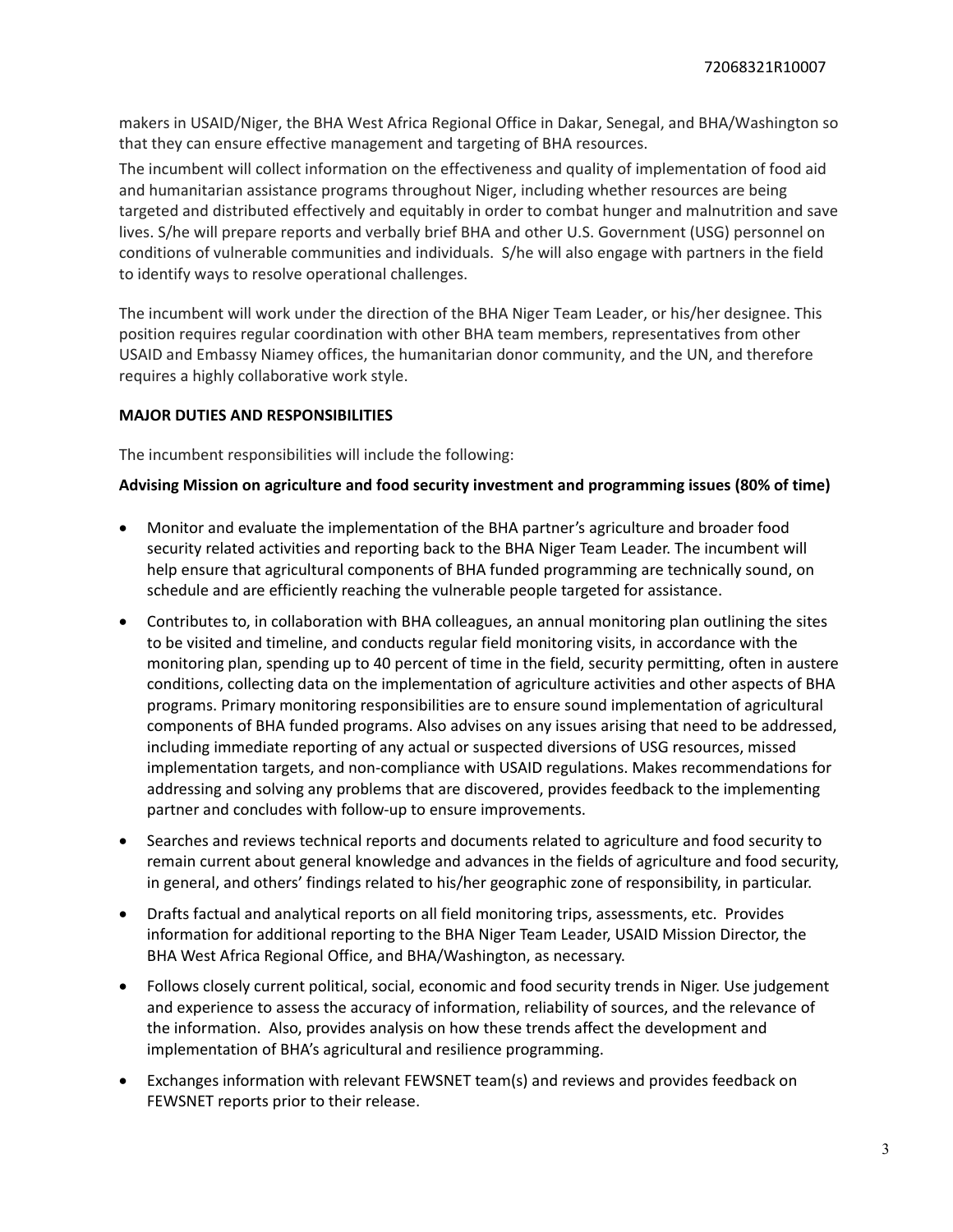The incumbent will be required to assist in creating a supportive work environment that values diversity, and elicits the highest possible level of performance from all team members.

### **Internal and External Coordination (20%)**

- Maintains active dialogue with other donors, local organizations, and various Government of Niger (GoN) offices on agriculture issues and activities; builds contacts to facilitate dissemination of information and coordination of activities.
- Liaises with senior‐level Government of Niger counterparts in the Ministry of Agriculture and other pertinent government ministries and structures to maintain up-to-date information and analysis of agricultural trends and outputs in Niger.
- Participates in multi-agency assessments of food security, markets and food assistance and other humanitarian needs, and assists in the development of funding and programmatic recommendations for BHA and the USAID Mission.
- Represents BHA in working group meetings and other fora with UN, NGOs, and other humanitarian donors. Represents USAID to a wide range of government officials at the provincial/district level and representatives at the technical and administrative levels. Engages with beneficiaries, community members and leaders related to BHA's programs. All representation is performed in line with the overall direction of the BHA/Niamey office and Niger Mission.

**Supervision Received**: The incumbent is supervised by the BHA Team Leader. Assignments are made via jointly agreed upon work objectives and plans, and will be updated as the situation requires. The incumbent works independently with minimal guidance from the supervisor, prioritizing all work and setting or meeting deadlines as applicable.

**Supervision Exercised**: There are no supervisory responsibilities in this position.

### **12. PHYSICAL DEMANDS**

The work requested does not involve undue physical demands.

#### **II. MINIMUM QUALIFICATIONS REQUIRED FOR THIS POSITION**

a. **Education:** Minimum of Bachelor's degree in a discipline pertinent to agriculture, food security and program management, such as agriculture, or agricultural economics is required.

#### b. **Prior Work Experience:**

- A minimum of five (5) years of progressively responsible experience managing and implementing programs in a developing country setting related to agriculture growth/food security through agricultural productivity. Experience related to food assistance programing, ideally in more than one country, either through several short-term assignments or long-term residential postings, is required.
- Demonstrated analytical skills in complex programming which combines nutrition, health, agriculture and livelihoods for improved household health and income. Previous experience conducting program oversight is required. Past experience working with other donor‐funded programs, and/or with local NGOs.
- Work demonstrating an extensive knowledge of agricultural issues facing Niger.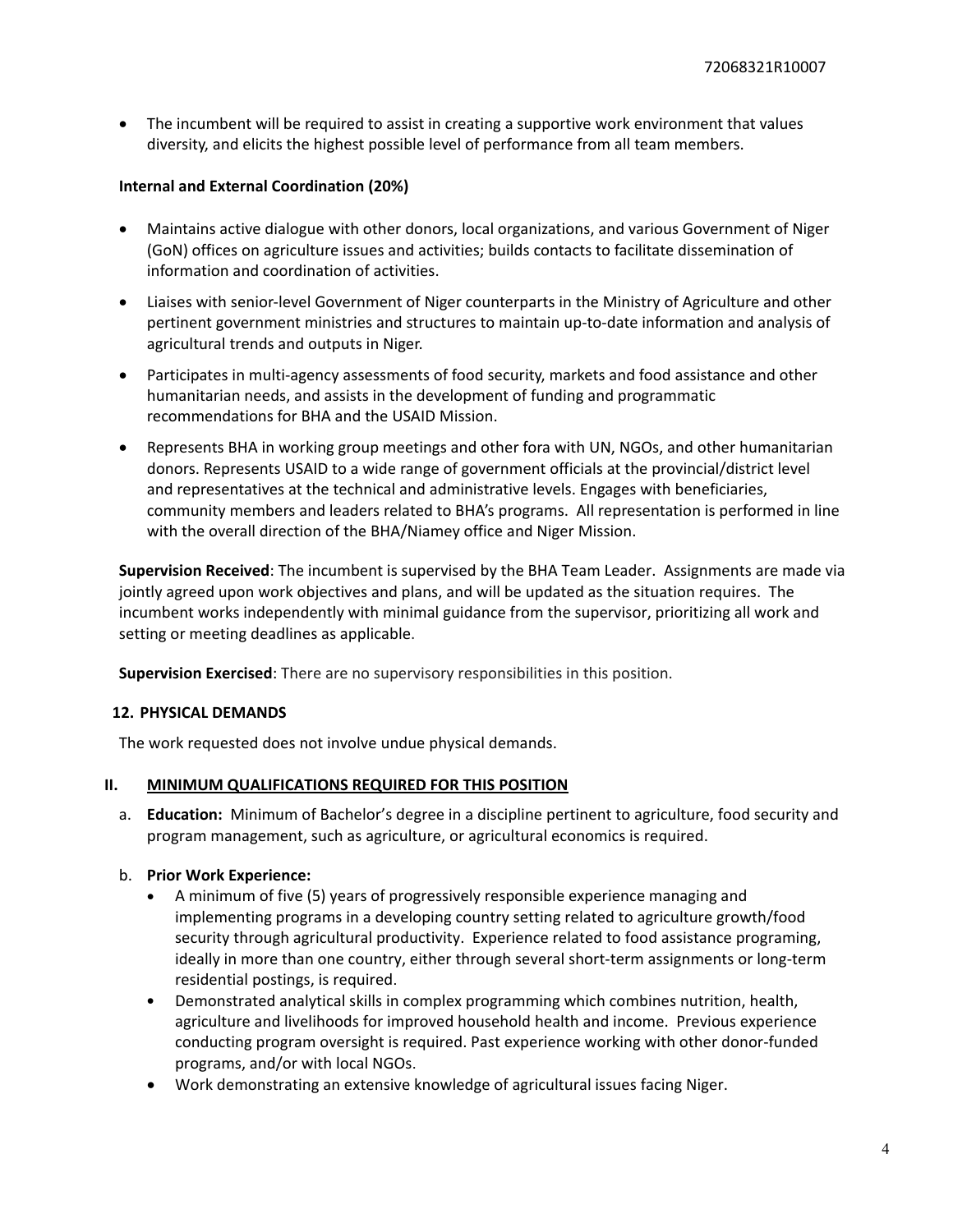## c. **Post Entry Training**:

- Rapid familiarization with general U.S. Government policies and specifically the Food for Peace Act and Title II implementing guidelines, Regulations 11 and 22 CFR 216 and 226.
- Food Aid Rules & Regulations/Commodity management training
- BHA 101 and Response Management Systems Essentials
- Regional BHA M&E Workshops
- BHA Bootcamp training
- Integrated Phase Classification
- On the job training through mentoring
- d. **Language Proficiency:** (List both English and host country language(s) proficiency requirements by level (II, III) and specialization (speak/read):
	- English level 4 is required.
	- French fluency required.
	- Proficiency in additional languages spoken in Niger, such as Haussa, Fulfunlde, and Zarma, required.
	- Proven capacity to communicate effectively both orally and in writing.

### e. **Job Knowledge**:

The employee advises USG and partner staff on complex policy issues and must have:

- Expert knowledge on host region programs and strategies in agricultural as it pertains to improved food security.
- Experience with agriculture and food security programs and/or a demonstrated mastery of the agricultural sector.
- Highly developed technical expertise in the field of agriculture and food security to allow the incumbent to analyze, interpret and present technical information relevant to the program.
- A pragmatic understanding of emergency response mechanisms, programming for vulnerable populations, refugees, and internally displaced people, as well as guidelines and processes involved in management of USAID Title II development and emergency portfolios.
- A sound understanding of the elements of food needs assessments.
- Understand how USAID formulates program objectives and approaches, monitoring and evaluation procedures, and information systems.
- A clear understanding of food assistance policy issues, operational procedures, and related market and economic issues.
- An understanding of how food assistance is used in development and humanitarian programs and the interaction among cross‐sectoral program activities necessary to address food insecurity.
- An understanding of the interrelationships of social, economic, and political factors in Niger and their bearing on problems of food security, and including a working understanding of how BHA resources are programmed to meet emergency and development requirements. An operational level understanding of how BHA/W budgets and programs the Title II commodities and emergency food security resources.

### f. **Skills and Abilities:**

The incumbent must have:

- Strong working knowledge of MS Word, MS Excel, and MS PowerPoint.
- Ability to manage databases.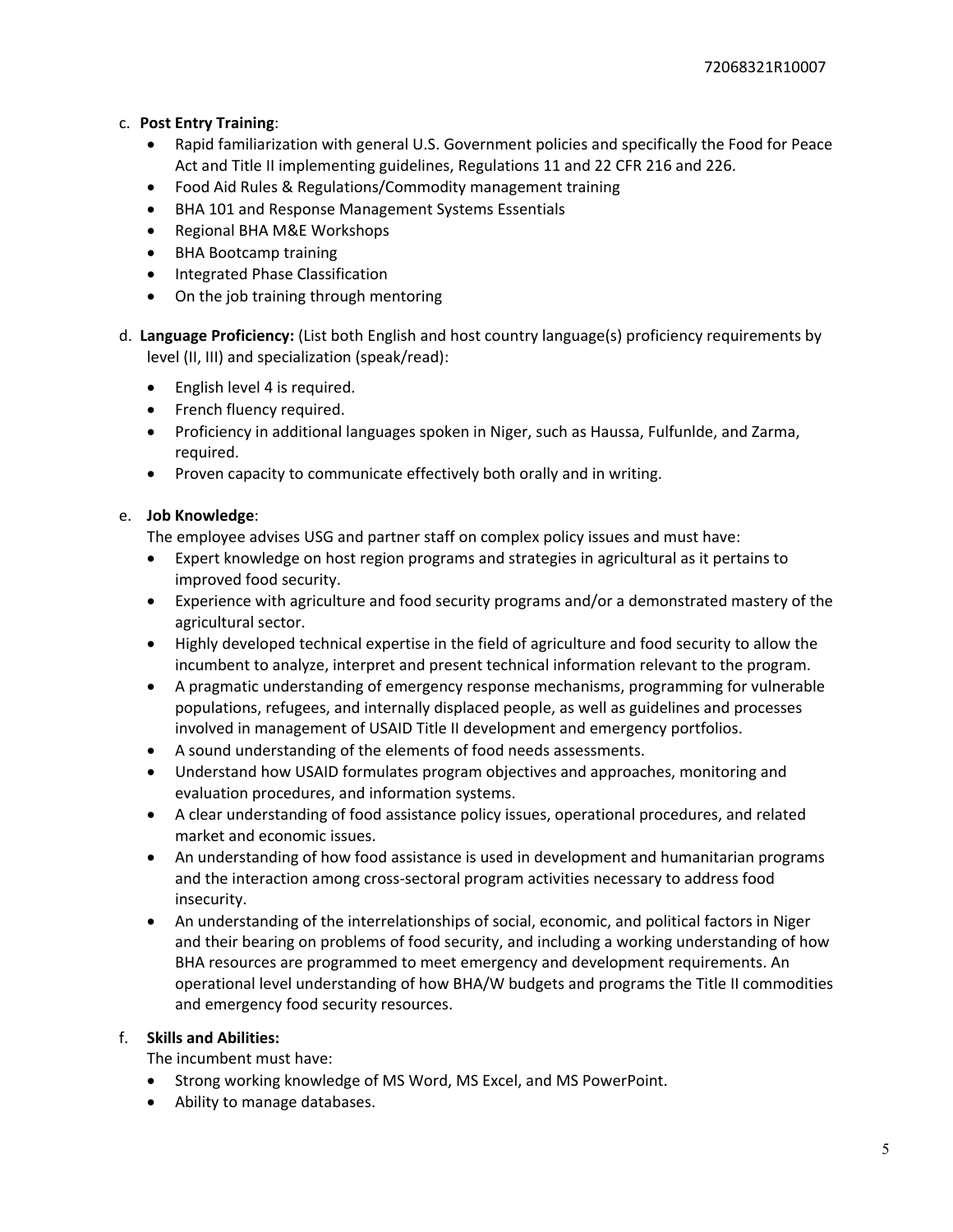- Good interpersonal skills and the ability to work collaboratively with a wide range of staff and representatives.
- Ability to work cooperatively in a multicultural team.
- Ability to review, evaluate and apply complex policies and regulations.
- Ability to provide rapid, concise, accurate reporting, both verbally and in written English.
- Ability to grasp and theorize the complexities of food security, the wide variety of dynamic influencing factors and the potential influence of international food assistance.
- Ability to collect and analyze qualitative and quantitative data to assess complex factors contributing to food security.
- The ability to plan, organize, manage and evaluate complex food security interventions.
- A high degree of flexibility.
- The ability to persevere and work long hours.
- Ability to identify and resolve conflict.

### **III. EVALUATION AND SELECTION FACTORS**

The Government may award a contract without discussions with offerors in accordance with FAR 52.215-1. The CO reserves the right at any point in the evaluation process to establish a competitive range of offerors with whom negotiations will be conducted pursuant to FAR 15.306(c). In accordance with FAR 52.215-1, if the CO determines that the number of offers that would otherwise be in the competitive range exceeds the number at which an efficient competition can be conducted, the CO may limit the number of offerors in the competitive range to the greatest number that will permit an efficient competition among the most highly rated offers. The FAR provisions referenced above are available at https://www.acquisition.gov/browse/index/far.

### **Selection Process**

After the closing date for receipt of application, a Selection Committee will convene to review applications that meet the minimum requirements and evaluate them in accordance with the evaluation criteria. Incomplete applications from applicants who do not meet the minimum requirements will not be scored. As part of the selection process, only shortlisted applicants will be invited to participate in an oral interview. Required reference checks will be conducted only for shortlisted applicants who meet the specified requirements. The applicant's references must be able to provide substantive information about his/her performance and abilities.

Candidates will be evaluated and ranked based on the following selection criteria to a maximum score of 100 points:

# **Rating System**

- 1. Education Pass/Fail based on the diploma required in the offer
- 2. Work Experience (40%)
- 3. Language skills (10%)
- 4. Job Knowledge (25%)
- 5. Skills and Abilities (25%)

*USAID policy specifies that a cooperating country national (CCN) is preferred over a third country national (TCN.) Therefore, CCN and TCN offers will not be evaluated together. USAID will*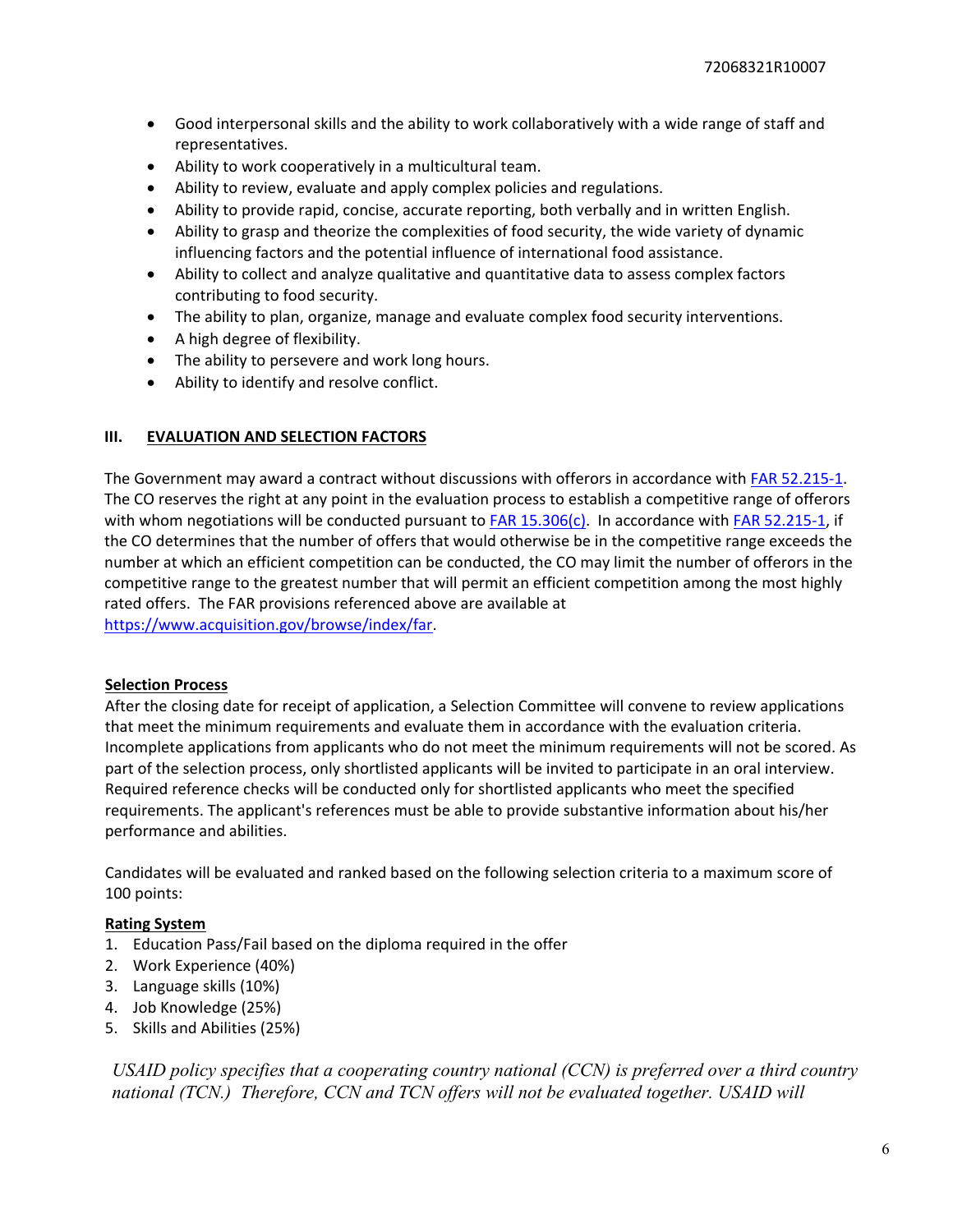*evaluate CCN offers first and if the CO determines that there are no qualified CCNs, only then will USAID evaluate TCN offers.* 

## **IV. SUBMITTING AN OFFER**

To ensure consideration of applications for the intended position, Offers must be received by the closing date and time specified in Section I, item 3 and submitted electronically to: usaiddakar-hr@usaid.gov **with the following email subject line: [name of applicant] RE‐SOLICITATION 72068321R10007 Agriculture Specialist.**

Qualified applicants are required to submit the following five (5) items in separate email attachments in one email submission:

- 1. **Cover letter:** The cover letter should contain an overview of the applicant's qualifications and **must state how the applicant meets the technical evaluation criteria: 1) minimum education, language proficiency, years of prior work experience requirements, and 2) knowledge, skills and ability, listed above in the section entitled Evaluation and Selection Factors.** The filename should be: Cover letter [name of applicant] RE‐SOLICITATION 72068321R10007.
- 2. **Current résumé/curriculum vitae (CV)**. The CV/résumé must contain sufficient relevant information to evaluate the application in accordance with the stated technical evaluation criteria, listed above. The title of the file should be: Resume/CV [name of applicant] RE‐SOLICITATION 72068321R10007.
- 3. Applicants are required to provide **no less than five (5) references** who are not family members or relatives. References should include not less than three (3) from current or former supervisors (from both paid or volunteer work) who can provide information regarding applicant job knowledge and professional work experience. Applicants must provide accurate e‐mail addresses for all references. The filename should be: References [name of applicant] RE‐SOLICITATION 72068321R10007.
- 4. Offeror Information for Personal Services Contracts **form AID 309‐2** which can be found at http://www.usaid.gov/forms/. Offerors are required to **complete and sign the form**.
- 5. Copies of relevant **academic degrees/diplomas, certificates, and other documents (such as short writing samples) supporting the application** should be submitted in a single searchable PDF file. The filename must be: Supporting documents [name of applicant] RE‐SOLICITATION 72068321R10007.

Offers must be received by **August 27, 2021** and submitted to usaiddakar‐hr@usaid.gov. To ensure consideration of offers for the intended position, Offerors must prominently reference the Solicitation number in the offer submission and as the subject line in any cover letter. The highestranking applicants may be selected for an interview.

**ALL DOCUMENTS MUST BE SUBMITTED IN ENGLISH except for supporting documents.**